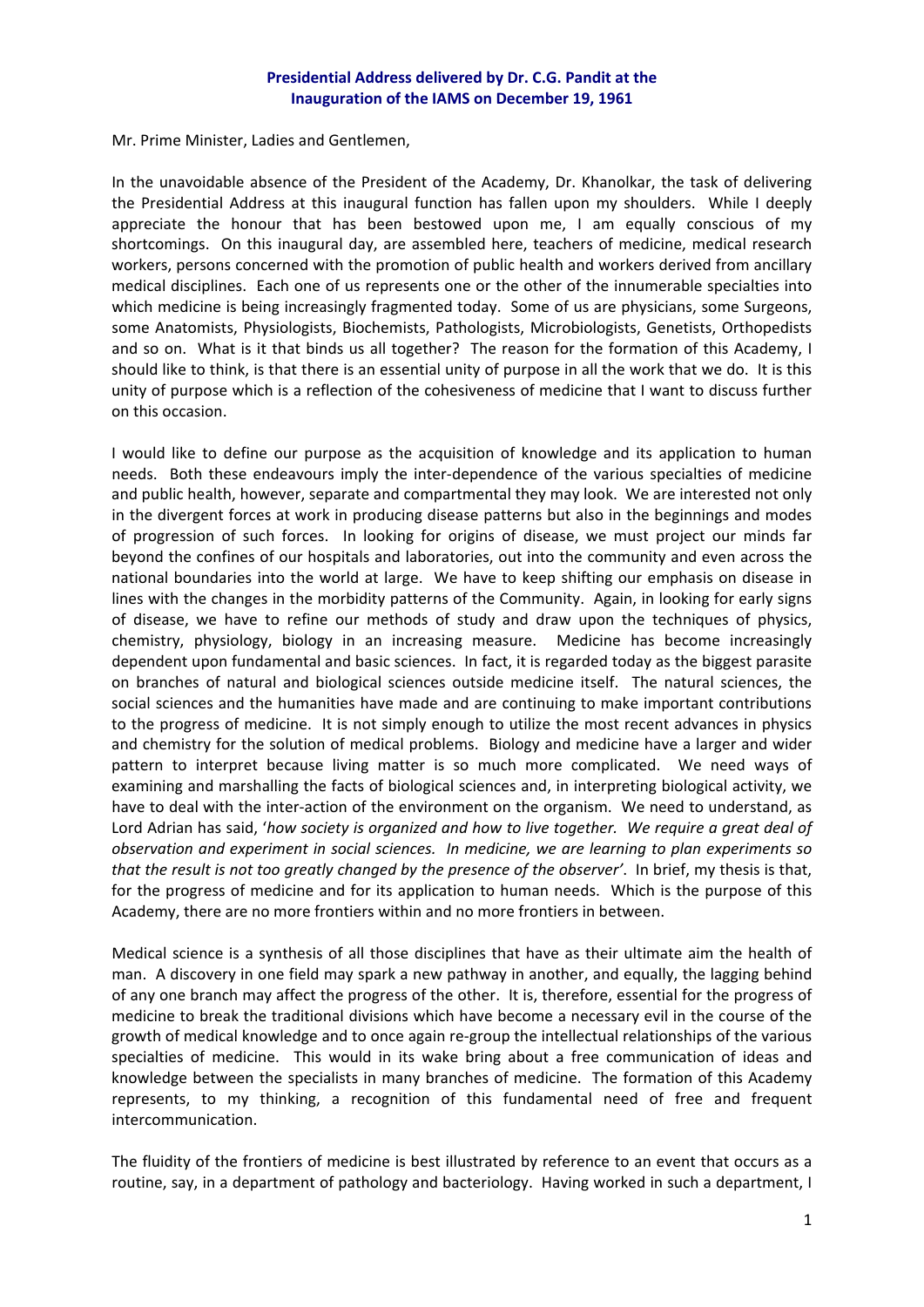am sure you will understand my partiality to this medical discipline. A specimen of brain tissue is received and sections show evidence of damage to nerve cells, proliferation of glial tissue and perivascular cuffing, features which point to a diagnosis of inflammation of the brain, what we designate as encephalitis. In view of the symptoms noted by the clinician, virus etiology is suspected and this is confirmed in due course. My contention is that the work of the Pathologist does not stop with making this diagnosis, although by doing so, he might have discharged his formal obligations to his institution. He has to set his mind thinking on a journey that might take him far beyond the confines of his laboratory, his community or even his country. He will first ask the question, what virus is responsible for the infection? Is the virus endemic there? If so, how does it manage to survive? How did it reach the community, what factors influenced its spread, and, if it proves to be one of the viruses transmitted by the bite of an insect, then the whole chain of inter-related events has to be visualized in a complicated cycle of man, insect and animal reservoir. In other words, in studying that single section of brain tissue, the Pathologist comes face to face with clinical medicine, with epidemiology and even with factors such as climate, geography, rainfall, the type of afforestation in an area, the ecology of animals and birds and so one. The community is a large laboratory where nature makes her experiment. It is from where the patient comes and to where the patient returns, that is to say if he is lucky. A review of the present state of knowledge regarding virus diseases transmitted by insects, particularly of knowledge recently gathered in this country on the new virus disease in Mysore State, demonstrates clearly the rich harvest medicine has reaped as a result of the ability of scientists and doctors looking beyond the confines of their disciplines and even national boundaries to work together in a spirit of cooperation. The story of yellow fever is yet another example wherein the elucidation of the whole disease and the success in delimiting it are the result of a global effort and coordination.

I have so far indicated how pathology, microbiology, epidemiology and clinical medicine are inseparable, even when you think of single disease entity. Similarly, biochemistry today is profoundly influencing our concepts not only of diseases, but also of our understanding of the mechanisms underlying a variety of other biological processes, inheritance, human behavior and the like. Many of the mental illnesses are being traced to hormonal and biochemical changes. Scientists are now talking in terms of distorted thoughts being the result of distorted molecules.

Going beyond the murals of a medical college I could take any traditional discipline of a university, apparently unrelated to medicine to show how important an association with such a discipline is for the progress of medicine itself. For example studies in zoology have contributed to the understanding of a cell as a unit and its functions. Studies on fruit flies elucidated the role of chromosomes in the transmission of genetic characters. Quest for medicinal plants led to the development of botany as a science, while the studies on plant biology led to the understanding of protoplasmic structure, metabolic processes, respiration and enzyme action. I need hardly refer to the numerous drugs and potent therapeutic agents like antibiotics which have come out as a result of a systematic study of herbs, moulds and the like. Thus "*botany, zoology and medicine exert a reciprocal influence in our common search for the metabolic mechanisms, whether in plant or animal tissues, that will explain the maintenance of the living state*." Physics and chemistry have become an essential core of medicine and it is needless to dilate on their role.

I think I have said enough to indicate that the non-medical and basic science departments of universities from the advancing front of medicine. I would very humbly suggest that there is a need for a careful evaluation of the type of association that now exists between these disciplines in a medical college and between the medical college and the university. It is obvious that there is need for greater collaboration between the concerned disciplines and this is possible through the sincere application of that greatest ideal and attribute of mankind, namely, the ability to work together in a common endeavour.

While this is all true, there are other important factors which influence the progress of medicine. They are the availability of men of genius and a proper environment in which they can unfold their